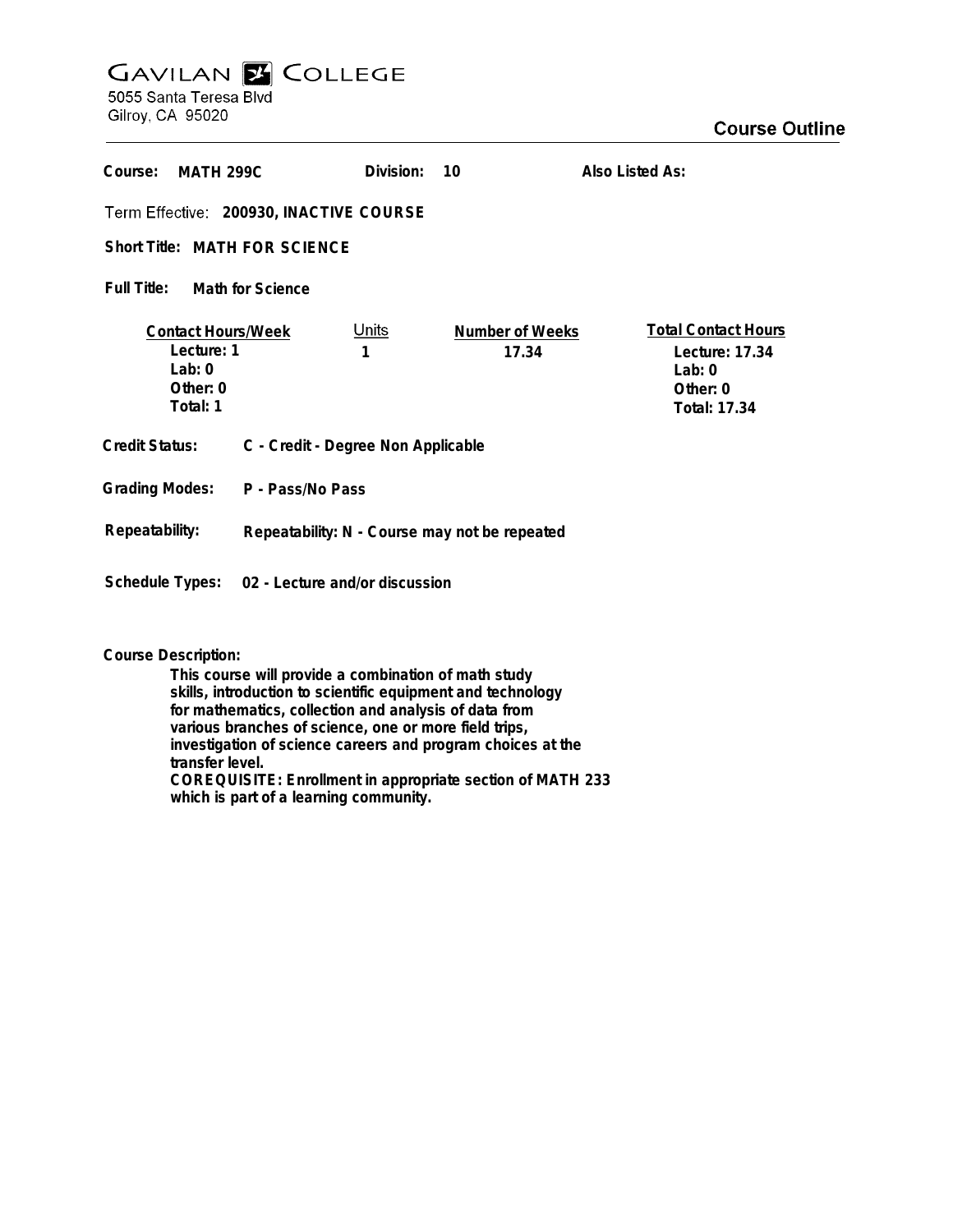**ARTICULATION and CERTIFICATE INFORMATION Associate Degree: CSU GE: IGETC: CSU TRANSFER: Not Transferable UC TRANSFER: Not Transferable PREREQUISITES: COREQUISITES: STUDENT LEARNING OUTCOMES: 1. Student will identify the various branches of science and possible career choices. ILO: 6, 7 Measure: oral report 2. Student will integrate personal learning strategies in their Math 233 class. ILO: 6, 2 Measure: written report 3. Student will utilize mathematical techniques and tools commonly used in science. ILO: 2 Measure: demonstration 4. Student will investigate and engage in campus support services. ILO: 3, 4, 6 Measure: oral report 5. Students will utilize scientific methodology in their exploration of various scientific fields. ILO: 2, 7 Measure: demonstration TOPICS AND SCOPE: Inactive Course: 12/08/2008 1 HOURS Content: Course introduction/overview SPO: Students will engage in group activity geared toward building community in the classroom. HW: Sources of mathematical and scientific help assignment. 3 HOURS Content: Math study skills, learning style assessment, time management and test taking strategies. SPO: Student will acquire self knowledge related to their learning style, learning strengths and weaknesses, and develop strategies and techniques to improve scholastic performance. HW: Complete learning style assessment, time management assignment, reading on test taking strategies. 3 HOURS Content: Scientific applications of Mathematics SPO: Student will be proficient in unit conversions, scientific notation, using technology such as graphing calculator, spreadsheets and other software. HW: Various assignments and/or group projects**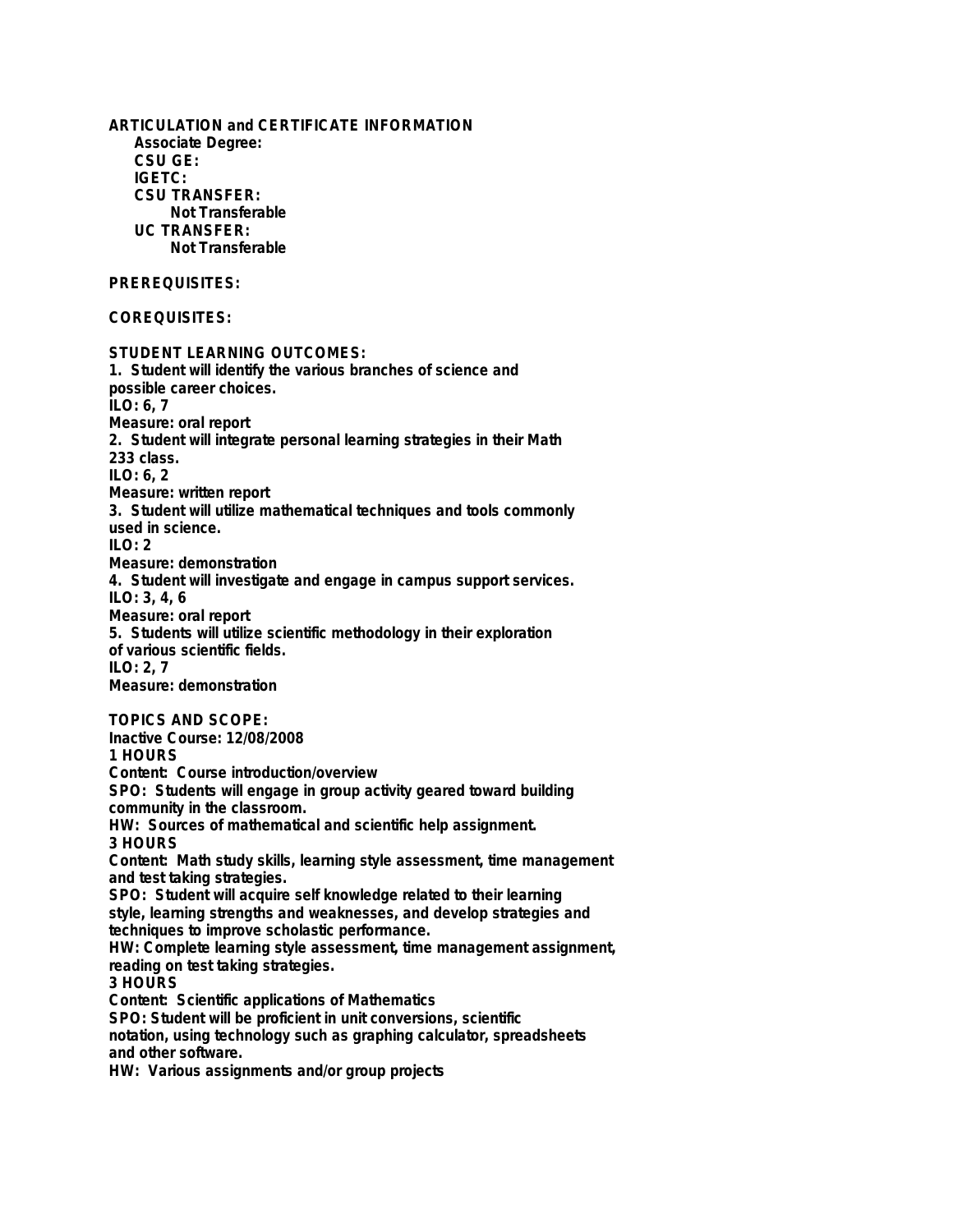**3 HOURS**

**Content: Campus support for ed plan and transfer, planning for successful completion of a four year degree.**

**SPO: Students will investigate opportunities available through MESA,**

**TRIO, financial aid, Rho Alpha Mu and other support agencies on campus, participate in a panel discussion of former Gavilan alumni active in the scientific field.**

**HW: Develop ed. plan, meet with various advisors, determine eligibility for services**

**4 HOURS**

**Content: Scientific investigation and introduction to the various scientific fields.**

**SPO: Students will examine and practice scientific methodology, including hypothesis formulation, data collection and analysis, reporting on findings.**

**HW: Projects from a variety of scientific fields such as biology, chemistry, ecology, physical science and math. 3 HOURS**

**Content: Scientific career exploration.**

**SPO: Students will explore the various career opportunities available in science, engineering and math, and investigate professional organizations for scientists and engineers.**

**HW: Presentation and group discussion on investigations.**

**1 HOURS**

**Final presentations**

**Included in content section.**

**METHODS OF INSTRUCTION:**

**Lecture, group discussion, presentations, field trips. METHODS OF EVALUATION: The types of writing assignments required: Written homework Reading reports Term papers The problem-solving assignments required: Homework problems Lab reports The types of skill demonstrations required: None The types of objective examinations used in the course: None Other category: Individual and group presentations. The basis for assigning students grades in the course: Writing assignments: 25% - 35% Problem-solving demonstrations:**<br>Skill demonstrations: 0% **Skill demonstrations: 0% - 0% Objective examinations: 0% - 0% Other methods of evaluation:** 

**REPRESENTATIVE TEXTBOOKS:**

**SUPPLEMENTAL DATA: Basic Skills: N Classification: A**